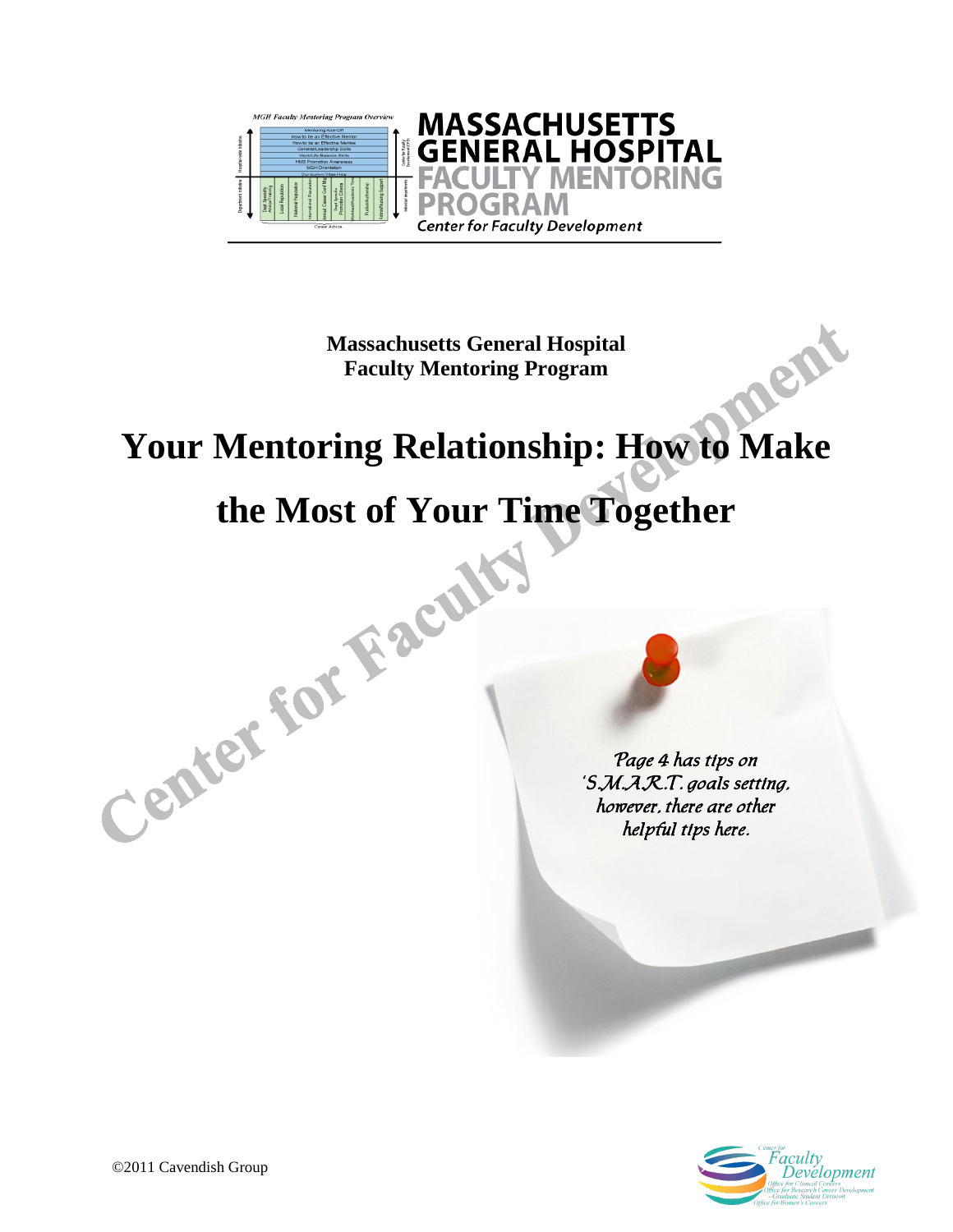# **Table of Contents**



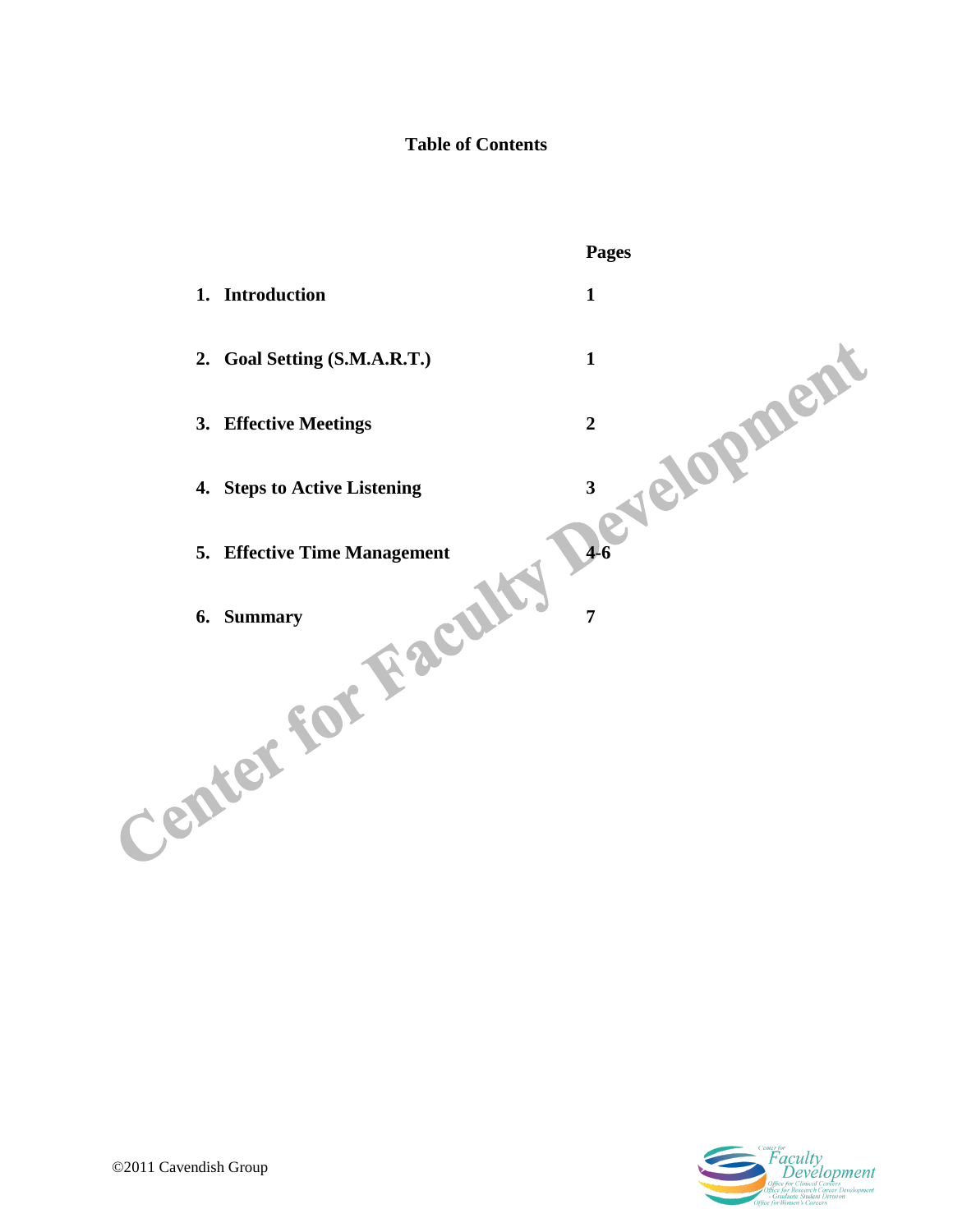# **1. Introduction**

The Center for Faculty Development appreciates your thoughtful feedback on information you would like to receive as part of the MGH Faculty Mentoring Pilot Program. In response to your feedback for concrete things to help create effective mentoring relationships, the content contained in this workbook provides you with some tools and techniques to address various ways you work together. We believe this material will not only help you in managing your relationship with your mentoring partner, but additionally will help you in various aspects of your work with all your colleagues.

# **2. Goal Setting**

As part of your action plan, you set goals for your mentoring relationships. As you continue to set new goals and refine existing ones, be sure to begin with the end in mind

- If you don't know where you're going, you'll end up somewhere else.
- Don't look back. The past is no longer an option. Focus on today and tomorrow.

18

Strategies for setting and achieving goals

- **Setting Goals** 
	- detail specific steps needed
	- establish dates (by when) and person (who's responsible)
	- identify potential barriers and action steps to overcome them
	- identify resources (people, information) needed to accomplish goals
- Achieving Goals
	- visualize the outcome
	- allow for setbacks
	- don't lose sight of the big picture
	- celebrate small successes

As you think about:

- Goal setting
- Tackling challenges
- Creating opportunities

Use the **S.M.A.R.T** process to support you in obtaining smart goals for smart results.

| <i><b>Specific</b></i> | Write your goal/idea as detailed as possible.                         |
|------------------------|-----------------------------------------------------------------------|
| <b>Measurable</b>      | Identify quantitative targets for tracking your progress and results. |
| <b>Attainable</b>      | Make certain that it is possible to achieve the desired result.       |
| Realistic              | Acknowledge practical requirements necessary to accomplish the goal.  |
| <b>Timed</b>           | Build in specific deadlines.                                          |

Remember, goals should also be:

*Your goals for the mentoring relationship*

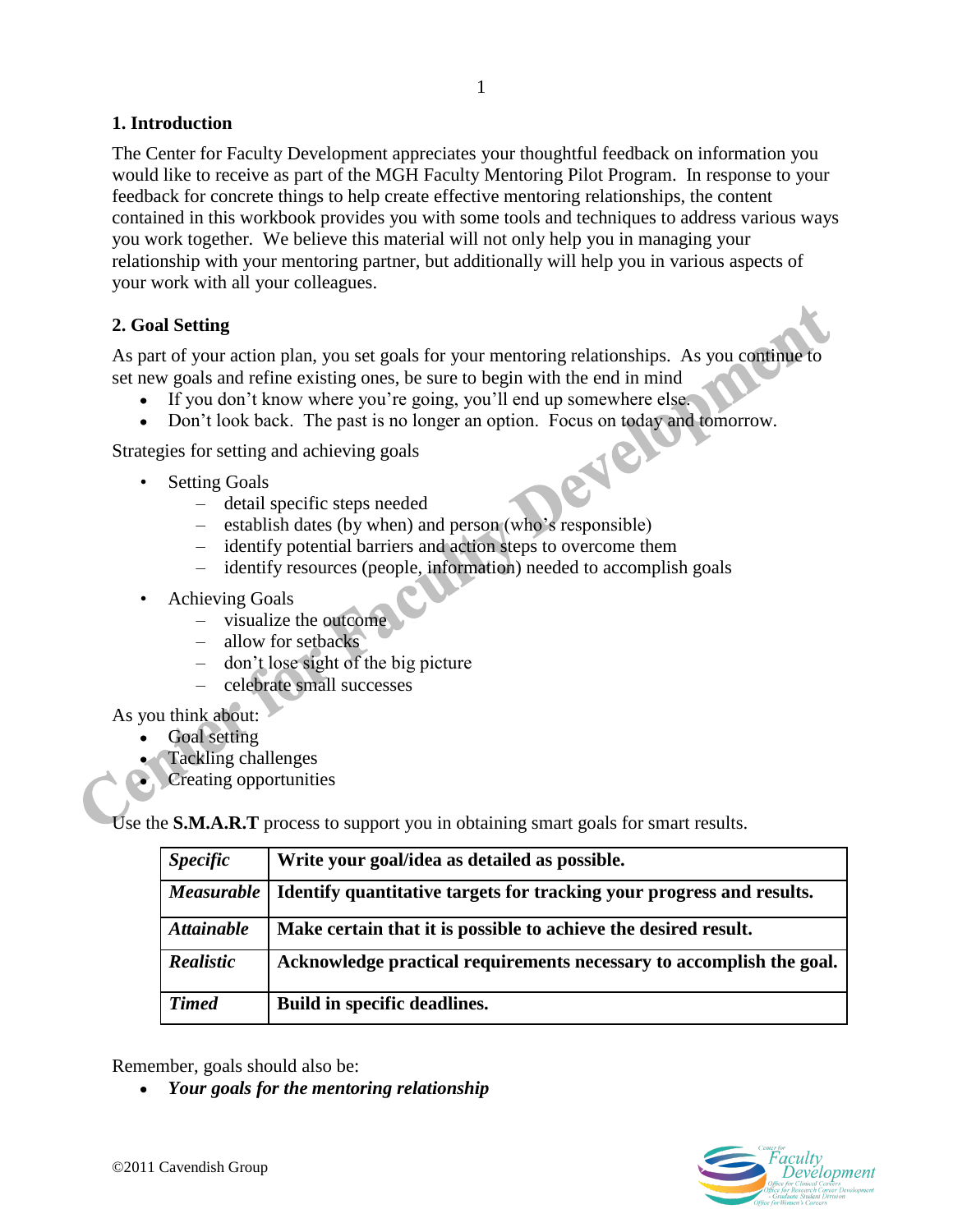# **3. Effective Meetings**

Meetings are an important part of our daily work as well as an important part of your mentoring relationship. In your meetings with your mentoring partner as well as in other meetings, the following strategies can help set the stage for success.

# **Before The Meeting**

- 1. Define the purpose of the meeting and your goals for it.
- 2. Develop an agenda. See more detail on the next page on what to include in an agenda. The meeting agenda is a roadmap for the meeting. It lets participants know where they're headed so they don't get off track. Most importantly, the meeting agenda gives a sense of purpose and direction to the meeting. All agendas should list the following:<br>
• Meeting start time, end time, and location<br>
• Agenda item<br>
• Detail for each agenda item<br>
• Priority of agenda item<br>
The length of time
	- Meeting start time, end time, and location  $\bullet$
	- Agenda items
	- Detail for each agenda item
	- Priority of agenda item
- 3. The length of time anticipated for each topic
- 4. Distribute the agenda and circulate background material, lengthy documents or articles prior to the meeting.
- 5. Choose an appropriate meeting time. Set a time limit and stick to it, if possible. Remember, your mentoring partner has other commitments. He/she will be more likely to want to meet if you make it productive.
- 6. Choose an appropriate location. An office or perhaps the cafeteria, where you can use your card provided by CFD for coffee. .

# **During The Meeting**

- 1. Start on time. End on time.
- 2. Review the agenda and set priorities for the meeting.
- 3. Stick to the agenda.
- 4. Encourage discussion and feedback to get all points of view and ideas. You will have better quality decisions.
- 5. Keep conversation focused on the topic. Tactfully end discussions if they are getting nowhere or becoming destructive or unproductive.
- 6. Be an active listener
- 7. Keep minutes of the meeting for future reference in case a question or problem arises.
- 8. Summarize agreements reached and end the meeting on a positive note.
- 9. Set a date, time and place for the next meeting.

# **After The Meeting**

- 1. Write up and distribute minutes within 3 or 4 days.
- 2. Follow-up on agreed-upon decisions and action items.
- 3. Put unfinished business on the agenda for the next meeting.



2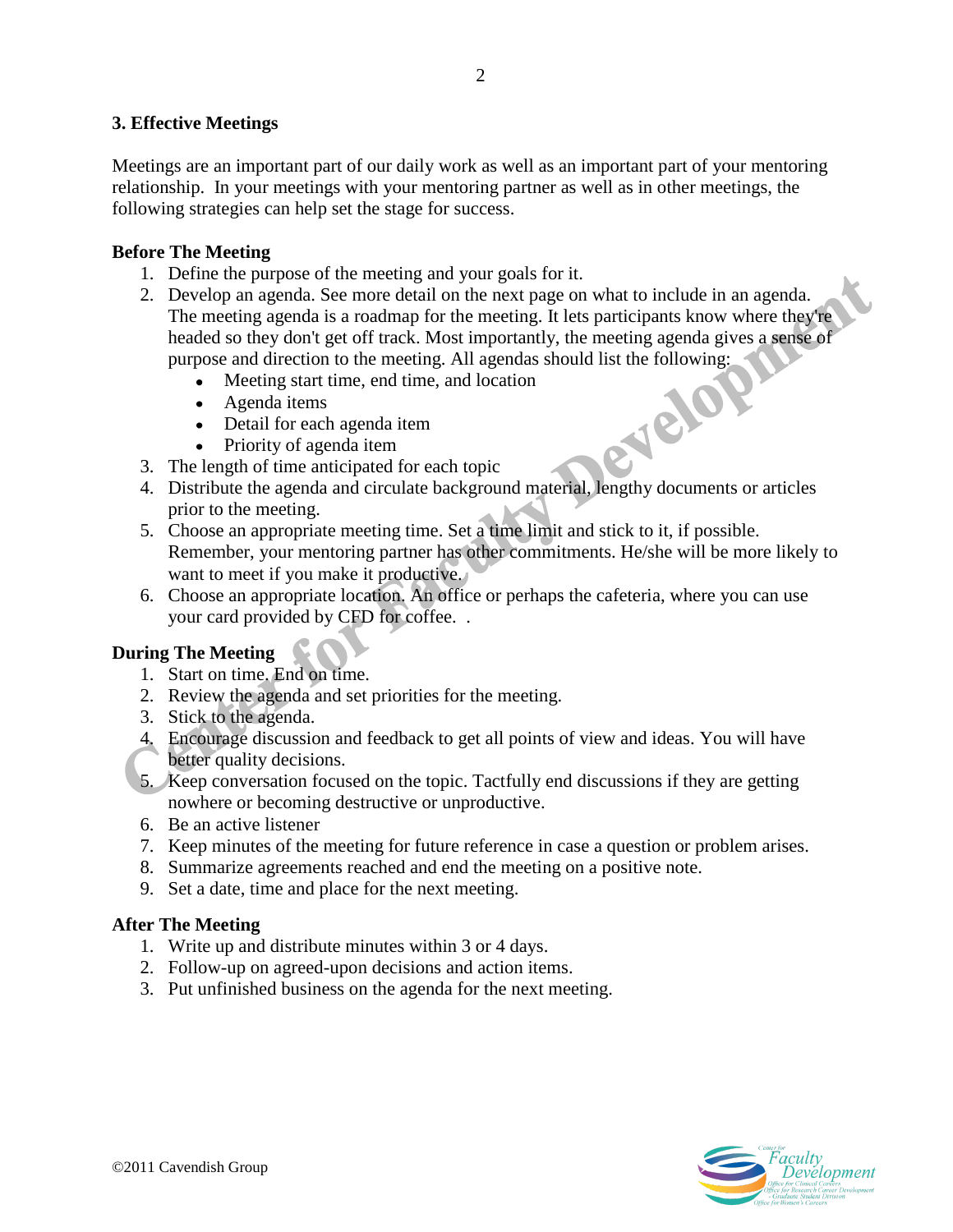# **4. Steps to Active Listening**

Active listening is an important part of effective meetings as well as effective interactions with all people. We offer these steps to active listening as a way for you to get the most out of your relationship with your mentor as well as everyone else you talk with!

- 1. Above all, stop talking! Bite your tongue and really hear what the person is saying.
- 2. Avoid labeling or judging what a person is telling you. It is not important, initially, whether you agree or disagree with what the person is saying. Appropriate responses are:

*"Is that so?" "Tell me more." "Explain that with more detail." "Yes, I see." "Go on, I'm listening."*

3. Show that you are listening by repeating what you just heard the person say. Repeat the person's last feelings. Use your own words.

Example: *"So, you're telling me that you* feel *isolated in your department."*

This is the most effective way to respond and the hardest one to actually do.

- 4. Even though the talker seems to be asking a question or seeking advice, the real need is to "get it all out." Resist the temptation to interrupt with a "solution."
- 5. After the active listening period is over, you can come up with alternatives. Active listening takes time, but not too much time. The first few minutes are simply warm up, feeling the listener out and feeling comfortable in the situation. Next is the heart of the exchange. When the speaker becomes repetitive, you both can go on to alternatives.
- 6. Focus on the person who is talking. This is true whether the conversation is in person or by phone. We do this with our verbal and non-verbal behaviors. For example, in person, establish eye-contact; on the phone, don't type during the conversation. A lot of energy and mental concentration is required.
- 7. Respond to feelings rather than intellectual content.
	- Intellectualizing is distancing, feeling is touching.
	- Value the person's feelings as his or hers, not necessarily yours,
	- Trust in the person's capacity to handle his/her feelings, to work through them, and to find solutions. You don't always need to have a "solution."
- 8. Be patient. Allow plenty of time. Don't interrupt. Tolerate silences. Silence during a conversation is when most thinking is taking place.
- 9. Be yourself. These skills will come naturally as you work together. Don't force it - it may sound affected or ungenuine. This is not an overnight happening. It requires constant growing and improving.

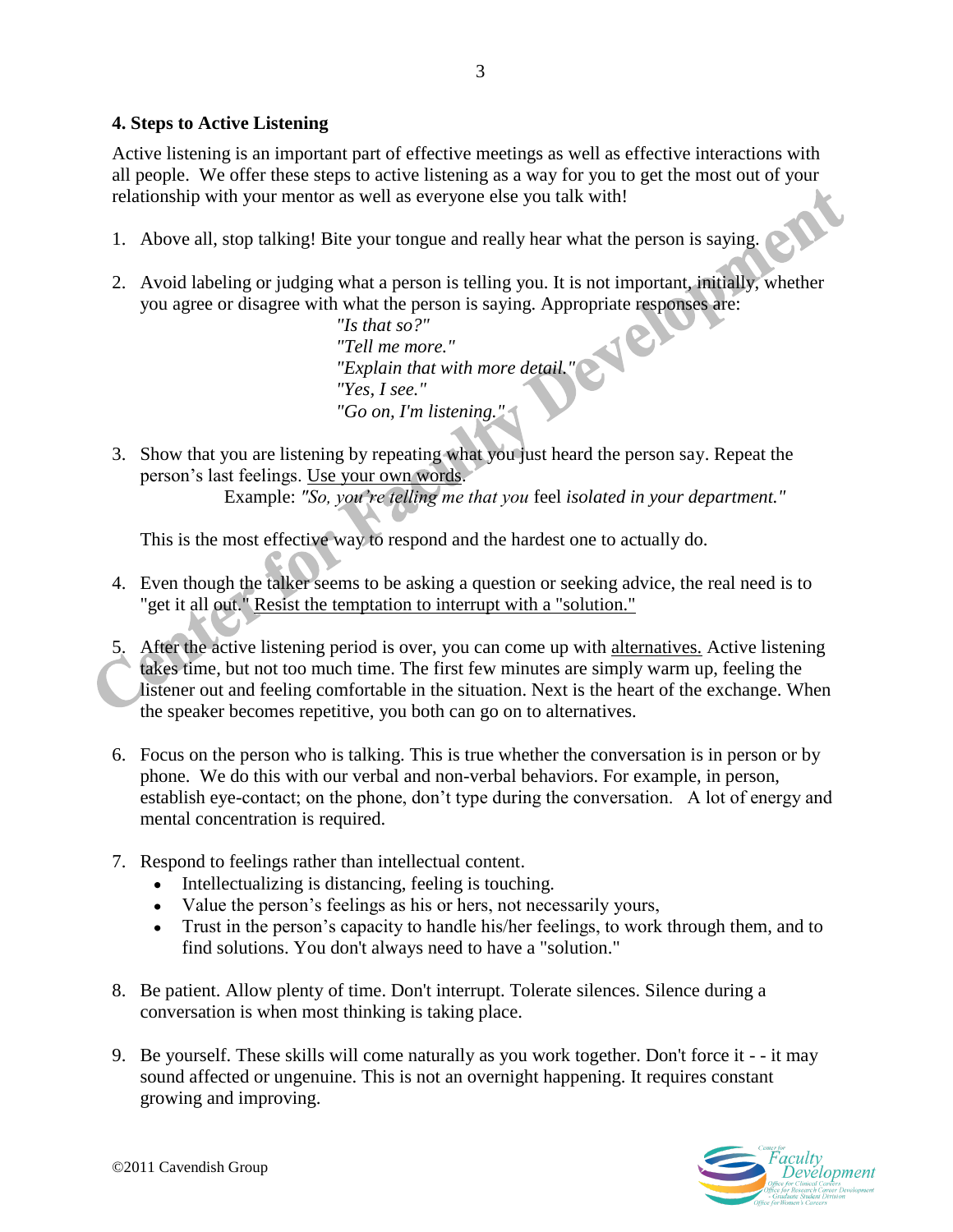# **5. Effective Time Management**

# **Steven R. Covey's "Time Management Matrix"<sup>1</sup>**

Stephen Covey provides a time management matrix of how our time is often allocated. The following adaptation summaries the key points. Everything we do in our work goes into one of these categories or quadrants. It is important to think about what you decide to do with your time so that you can get the most out of it. An understanding of important and urgent is helpful in understanding the four quadrants.

In defining urgent versus non-urgent items, something urgent is an activity that you or others feel requires immediate attention. To help understand important versus non-important items, an important activity is one that you (or others) find valuable and that contributes to your (or their) own values, and high-priority goals.

|                      | <b>Urgent</b>                                                                                                                                                       | <b>Not Urgent</b>                                                                                               |  |  |  |
|----------------------|---------------------------------------------------------------------------------------------------------------------------------------------------------------------|-----------------------------------------------------------------------------------------------------------------|--|--|--|
| <b>Important</b>     | <b>Activities:</b><br>Crises<br>Pressing problems<br>٠<br>Deadline-driven projects<br>$\bullet$                                                                     | <b>Activities:</b><br>Prevention<br>Relationship building<br>New Opportunities<br>Planning, recreation          |  |  |  |
| <b>Not Important</b> | <b>Activities:</b><br>Interruptions, some calls<br>٠<br>Some mail & reports<br>$\bullet$<br>Some meetings<br>٠<br>Proximate, pressing matters<br>Popular activities | <b>Activities:</b><br>Trivia, busy work<br>Some mail<br>Some phone calls<br>Time wasters<br>Pleasant activities |  |  |  |

 $\overline{a}$ <sup>1</sup> See *The 7 Habits of Highly Effective People* by Stephen R. Covey for more detail.



4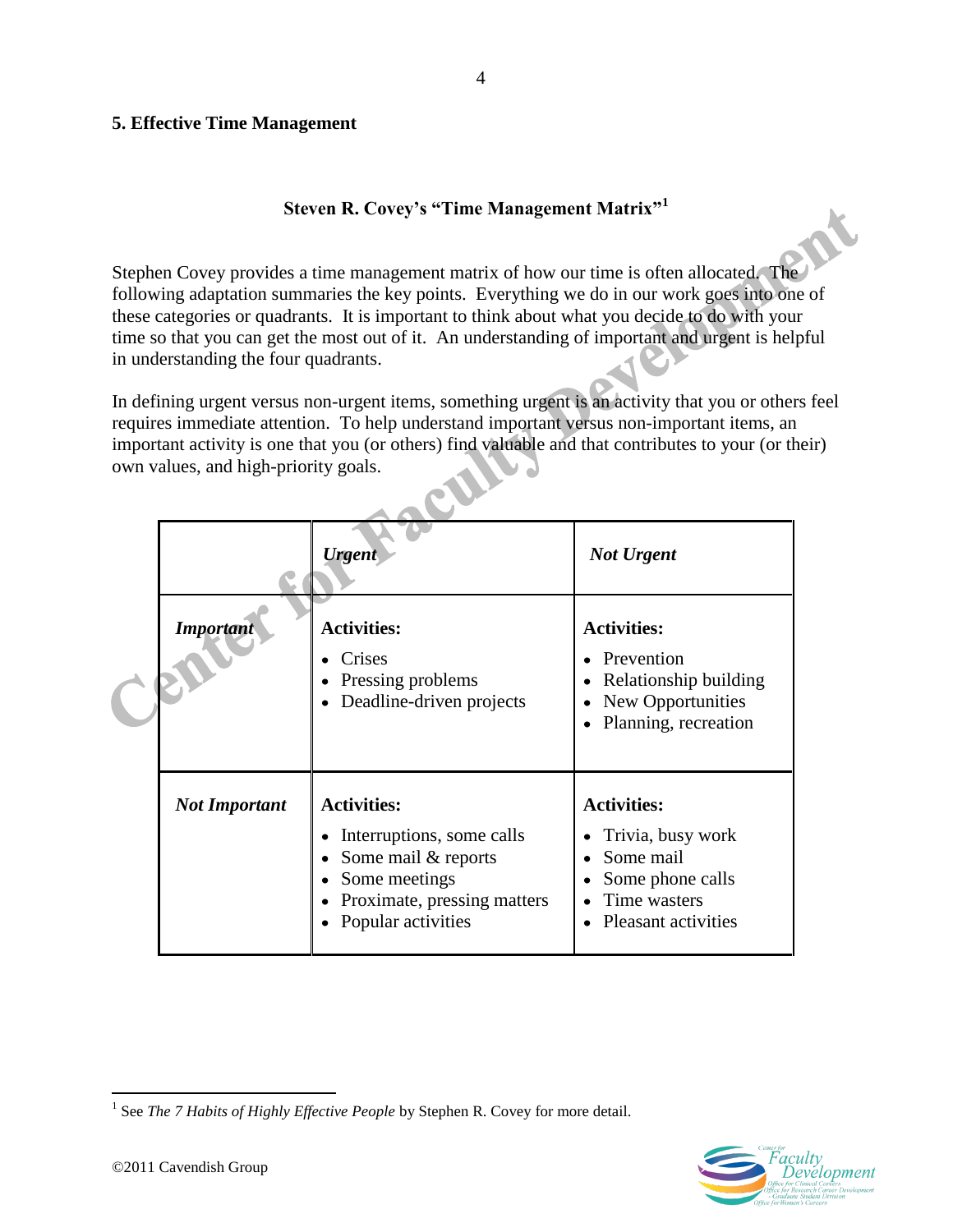As Covey notes, activities in the quadrant that are important but not urgent are at the heart of effective personal management. They include things such as building relationships and longrange planning. It is in the area where your relationship with your mentoring partner can be very helpful.<br>The following provides concrete examples for each of the quadrants. helpful.

The following provides concrete examples for each of the quadrants.

|                      | <b>Urgent</b>                                                                        | <b>Not Urgent</b>                                                                                     |
|----------------------|--------------------------------------------------------------------------------------|-------------------------------------------------------------------------------------------------------|
| <b>Important</b>     | <b>Crises or Problems</b><br>Care for very sick patient<br>Work on project due today | <b>Opportunities</b><br>• Work on vita<br>• Work on research paper<br>Meet with mentoring<br>partner  |
| <b>Not Important</b> | <b>Interruptions</b><br>Respond to all e-mails<br>Respond to all phone calls         | <b>Trivia</b><br>• Spend time on trivial<br>questions<br>Engage in time wasters or<br>procrastination |

We offer this time management matrix as a way to help frame mentoring as an opportunity for you. We hope you focus on mentoring as an opportunity as well as the opportunities within your mentoring relationship.

The following page presents additional tips on effective time management.

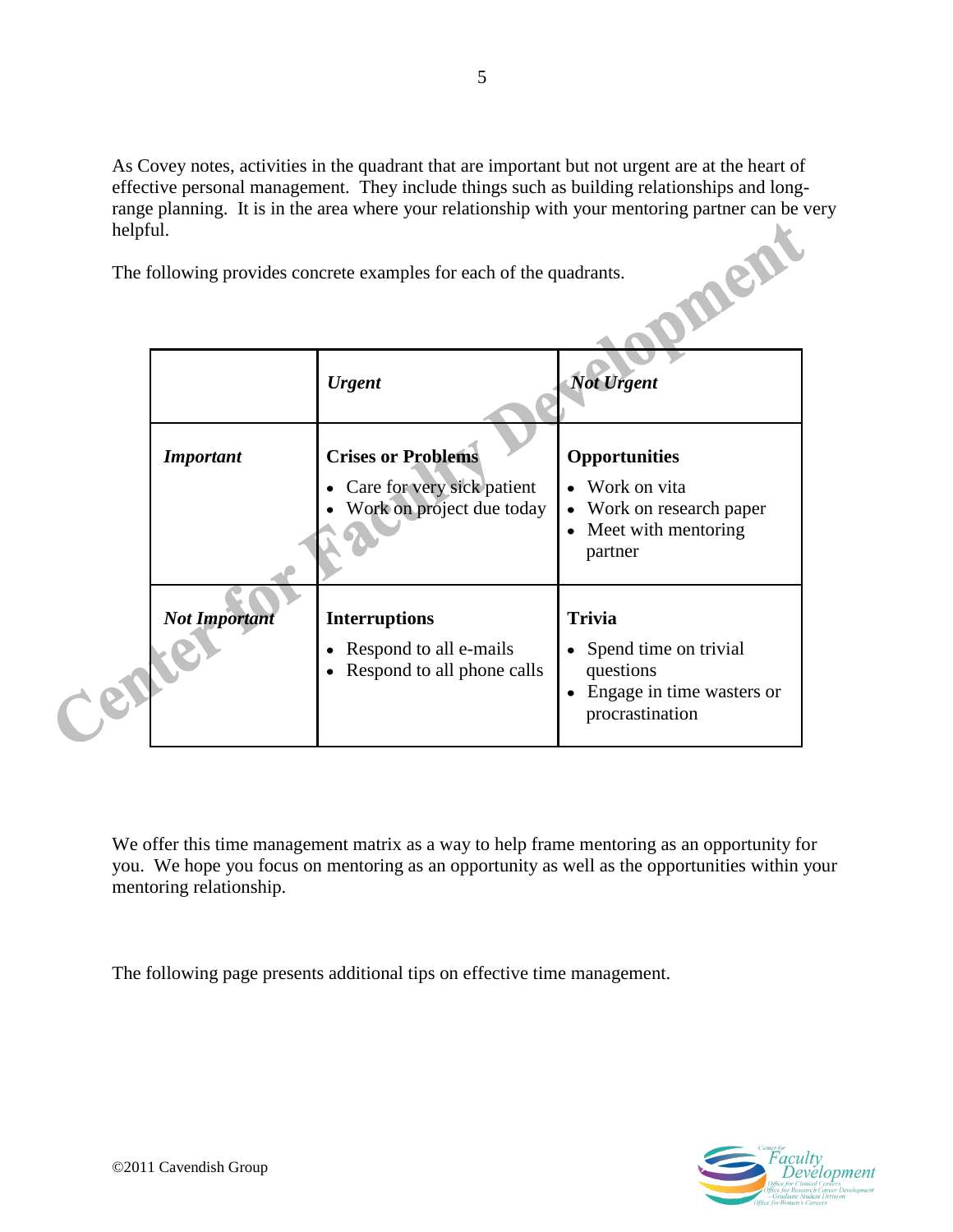# **Effective Time Management Tips**

# **Spend time in Planning and Organizing:**

- Think and plan
- Organize in a way that makes sense to you

#### **Set Goals:**

- Decide what you want to do
- Take a "SMART" approach
- Goals give you required direction

# **Prioritize:**

- Prioritize and identify what you value
- Flagging/Highlighting can be very helpful
- Once prioritized, concentrate on those that would add value

# **Use a to do list:**

- Find out what is urgent and important
- Put them in order of preferences
- Once completed delete them from list

# **Be Flexible:**

- Allow time for interruptions and distractions
- Save larger blocks of time for priorities
- Ask yourself questions and get back to your goal

# **Consider your Biological Time:**

- Find out which is the best time for you to do your best work
- Are you a morning person?
- A night owl?
- Late afternoon?

# **Do Right Things Right:**

- Doing things right is effectiveness
- Doing things right is efficiency
- Focus first for effectiveness
- Concentrate on efficiency

#### **Eliminate the Urgent (if possible):**

- Urgent tasks have short term consequences
- Important tasks are long term and goal related
- Attach a deadline to each of the item

# **Conquer Procrastination:**

- Learn to say "NO"
- Reward yourself